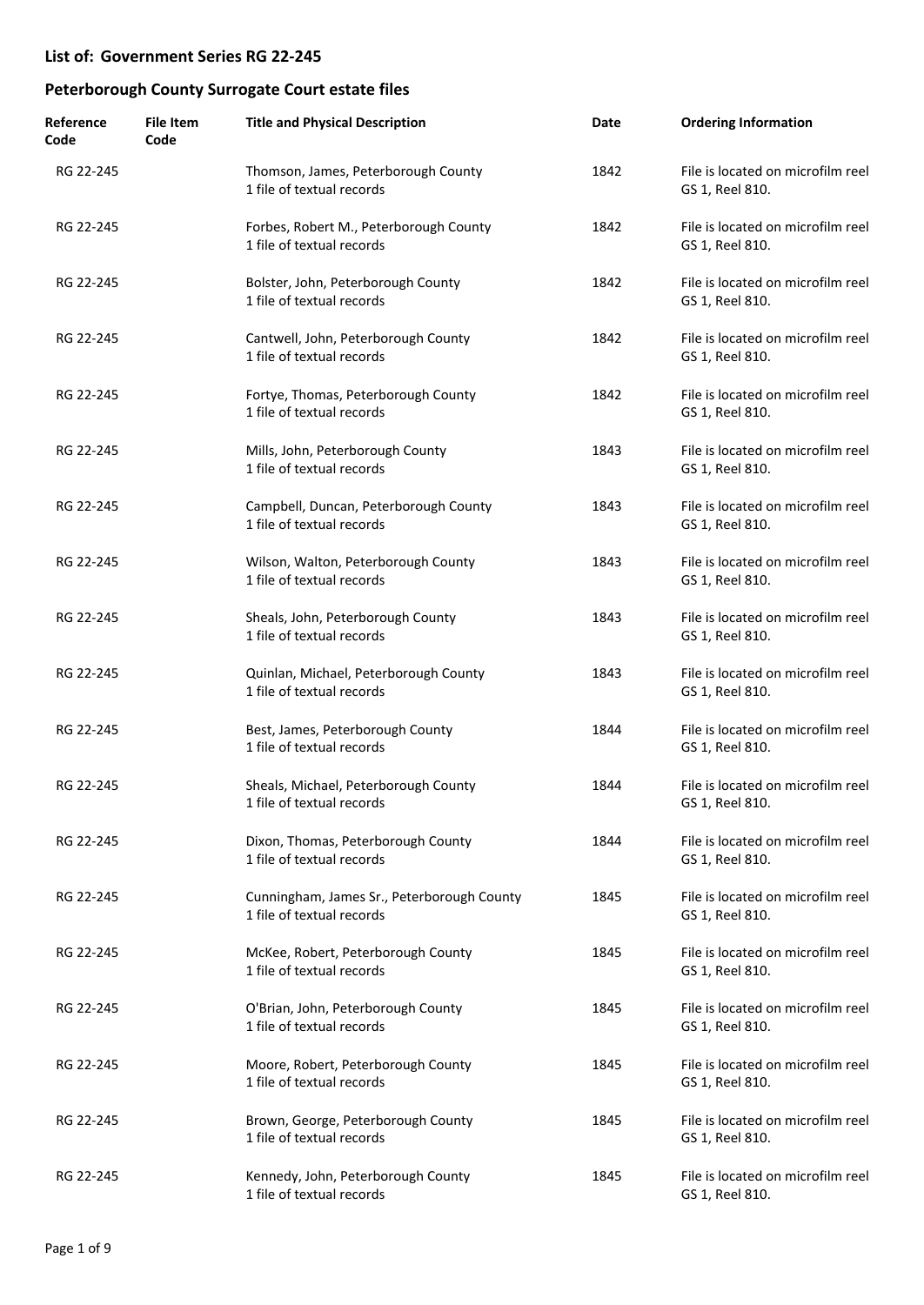| Reference<br>Code | <b>File Item</b><br>Code | <b>Title and Physical Description</b>                                           | Date | <b>Ordering Information</b>                          |
|-------------------|--------------------------|---------------------------------------------------------------------------------|------|------------------------------------------------------|
| RG 22-245         |                          | Balley, James, Peterborough County<br>1 file of textual records                 | 1845 | File is located on microfilm reel<br>GS 1, Reel 810. |
| RG 22-245         |                          | Balley Infants (Guardianship), Peterborough County<br>1 file of textual records | 1845 | File is located on microfilm reel<br>GS 1, Reel 810. |
| RG 22-245         |                          | McPhail, Barbara, Peterborough County<br>1 file of textual records              | 1845 | File is located on microfilm reel<br>GS 1, Reel 810. |
| RG 22-245         |                          | Jones, Morgan R., Peterborough County<br>1 file of textual records              | 1846 | File is located on microfilm reel<br>GS 1, Reel 810. |
| RG 22-245         |                          | Bray, Josias, Peterborough County<br>1 file of textual records                  | 1846 | File is located on microfilm reel<br>GS 1, Reel 810. |
| RG 22-245         |                          | Wright, James, Peterborough County<br>1 file of textual records                 | 1846 | File is located on microfilm reel<br>GS 1, Reel 810. |
| RG 22-245         |                          | Carew Infants (Guardianship), Peterborough County<br>1 file of textual records  | 1846 | File is located on microfilm reel<br>GS 1, Reel 810. |
| RG 22-245         |                          | Wilson, Thomas, Peterborough County<br>1 file of textual records                | 1846 | File is located on microfilm reel<br>GS 1, Reel 810. |
| RG 22-245         |                          | McDonald, Angus, Peterborough County<br>1 file of textual records               | 1846 | File is located on microfilm reel<br>GS 1, Reel 810. |
| RG 22-245         |                          | Dixon, John, Peterborough County<br>1 file of textual records                   | 1847 | File is located on microfilm reel<br>GS 1, Reel 810. |
| RG 22-245         |                          | Greham, James, Peterborough County<br>1 file of textual records                 | 1847 | File is located on microfilm reel<br>GS 1, Reel 810. |
| RG 22-245         |                          | Winne, George, Peterborough County<br>1 file of textual records                 | 1847 | File is located on microfilm reel<br>GS 1, Reel 810. |
| RG 22-245         |                          | Fidler, Thomas, Peterborough County<br>1 file of textual records                | 1847 | File is located on microfilm reel<br>GS 1, Reel 810. |
| RG 22-245         |                          | O'Neil, William, Peterborough County<br>1 file of textual records               | 1847 | File is located on microfilm reel<br>GS 1, Reel 810. |
| RG 22-245         |                          | Walton, William, Peterborough County<br>1 file of textual records               | 1848 | File is located on microfilm reel<br>GS 1, Reel 810. |
| RG 22-245         |                          | Copeland, Robert, Peterborough County<br>1 file of textual records              | 1848 | File is located on microfilm reel<br>GS 1, Reel 810. |
| RG 22-245         |                          | McAlpine, Gilbert, Peterborough County<br>1 file of textual records             | 1848 | File is located on microfilm reel<br>GS 1, Reel 810. |
| RG 22-245         |                          | Peck, Hannah, Peterborough County<br>1 file of textual records                  | 1848 | File is located on microfilm reel<br>GS 1, Reel 810. |
| RG 22-245         |                          | Lee, Joseph, Peterborough County<br>1 file of textual records                   | 1848 | File is located on microfilm reel<br>GS 1, Reel 810. |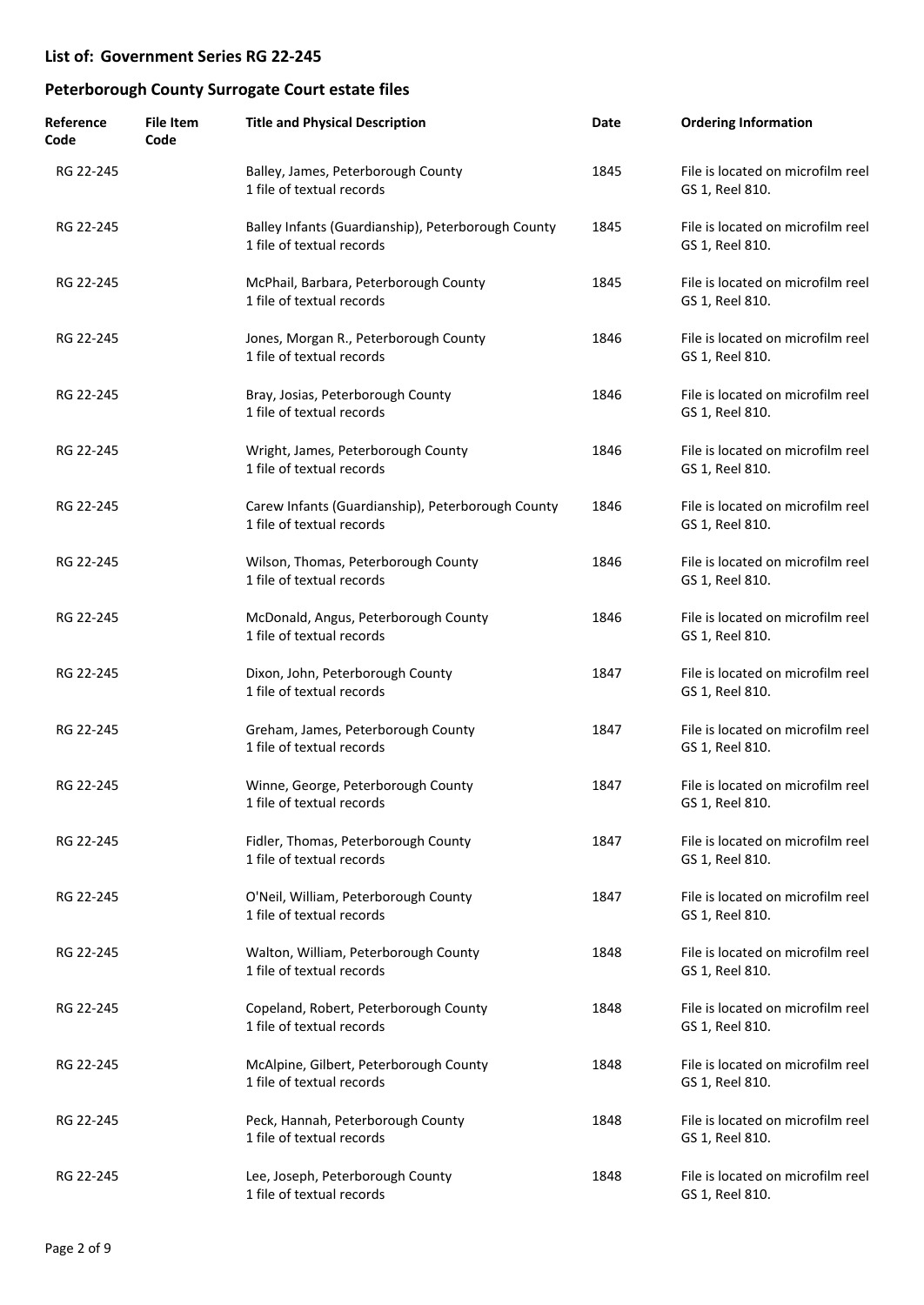| Reference<br>Code | <b>File Item</b><br>Code | <b>Title and Physical Description</b>                                          | Date | <b>Ordering Information</b>                          |
|-------------------|--------------------------|--------------------------------------------------------------------------------|------|------------------------------------------------------|
| RG 22-245         |                          | Guiry Infants (Guardianship), Peterborough County<br>1 file of textual records | 1848 | File is located on microfilm reel<br>GS 1, Reel 810. |
| RG 22-245         |                          | Eakins, William, Peterborough County<br>1 file of textual records              | 1849 | File is located on microfilm reel<br>GS 1, Reel 810. |
| RG 22-245         |                          | Rogers, Joel, Peterborough County<br>1 file of textual records                 | 1849 | File is located on microfilm reel<br>GS 1, Reel 810. |
| RG 22-245         |                          | Campbell, Duncan, Peterborough County<br>1 file of textual records             | 1849 | File is located on microfilm reel<br>GS 1, Reel 810. |
| RG 22-245         |                          | Connel, Timothy, Peterborough County<br>1 file of textual records              | 1849 | File is located on microfilm reel<br>GS 1, Reel 810. |
| RG 22-245         |                          | Roche, John, Peterborough County<br>1 file of textual records                  | 1849 | File is located on microfilm reel<br>GS 1, Reel 810. |
| RG 22-245         |                          | Beresford, Benjamin, Peterborough County<br>1 file of textual records          | 1849 | File is located on microfilm reel<br>GS 1, Reel 810. |
| RG 22-245         |                          | Guiry, Michael, Peterborough County<br>1 file of textual records               | 1849 | File is located on microfilm reel<br>GS 1, Reel 811. |
| RG 22-245         |                          | Dixon, William, Peterborough County<br>1 file of textual records               | 1849 | File is located on microfilm reel<br>GS 1, Reel 811. |
| RG 22-245         |                          | Moore, James, Peterborough County<br>1 file of textual records                 | 1849 | File is located on microfilm reel<br>GS 1, Reel 811. |
| RG 22-245         |                          | Stewart, Thomas A., Peterborough County<br>1 file of textual records           | 1849 | File is located on microfilm reel<br>GS 1, Reel 811. |
| RG 22-245         |                          | Laverty, James, Peterborough County<br>1 file of textual records               | 1850 | File is located on microfilm reel<br>GS 1, Reel 811. |
| RG 22-245         |                          | Given, Hugh, Peterborough County<br>1 file of textual records                  | 1850 | File is located on microfilm reel<br>GS 1, Reel 811. |
| RG 22-245         |                          | Dixon Infant (Guardianship), Peterborough County<br>1 file of textual records  | 1850 | File is located on microfilm reel<br>GS 1, Reel 811. |
| RG 22-245         |                          | Lancefield, Thomas, Peterborough County<br>1 file of textual records           | 1850 | File is located on microfilm reel<br>GS 1, Reel 811. |
| RG 22-245         |                          | Douglas, George, Peterborough County<br>1 file of textual records              | 1850 | File is located on microfilm reel<br>GS 1, Reel 811. |
| RG 22-245         |                          | Milburn, John, Peterborough County<br>1 file of textual records                | 1850 | File is located on microfilm reel<br>GS 1, Reel 811. |
| RG 22-245         |                          | Hill, William, Peterborough County<br>1 file of textual records                | 1850 | File is located on microfilm reel<br>GS 1, Reel 811. |
| RG 22-245         |                          | Dickson, George, Peterborough County<br>1 file of textual records              | 1850 | File is located on microfilm reel<br>GS 1, Reel 811. |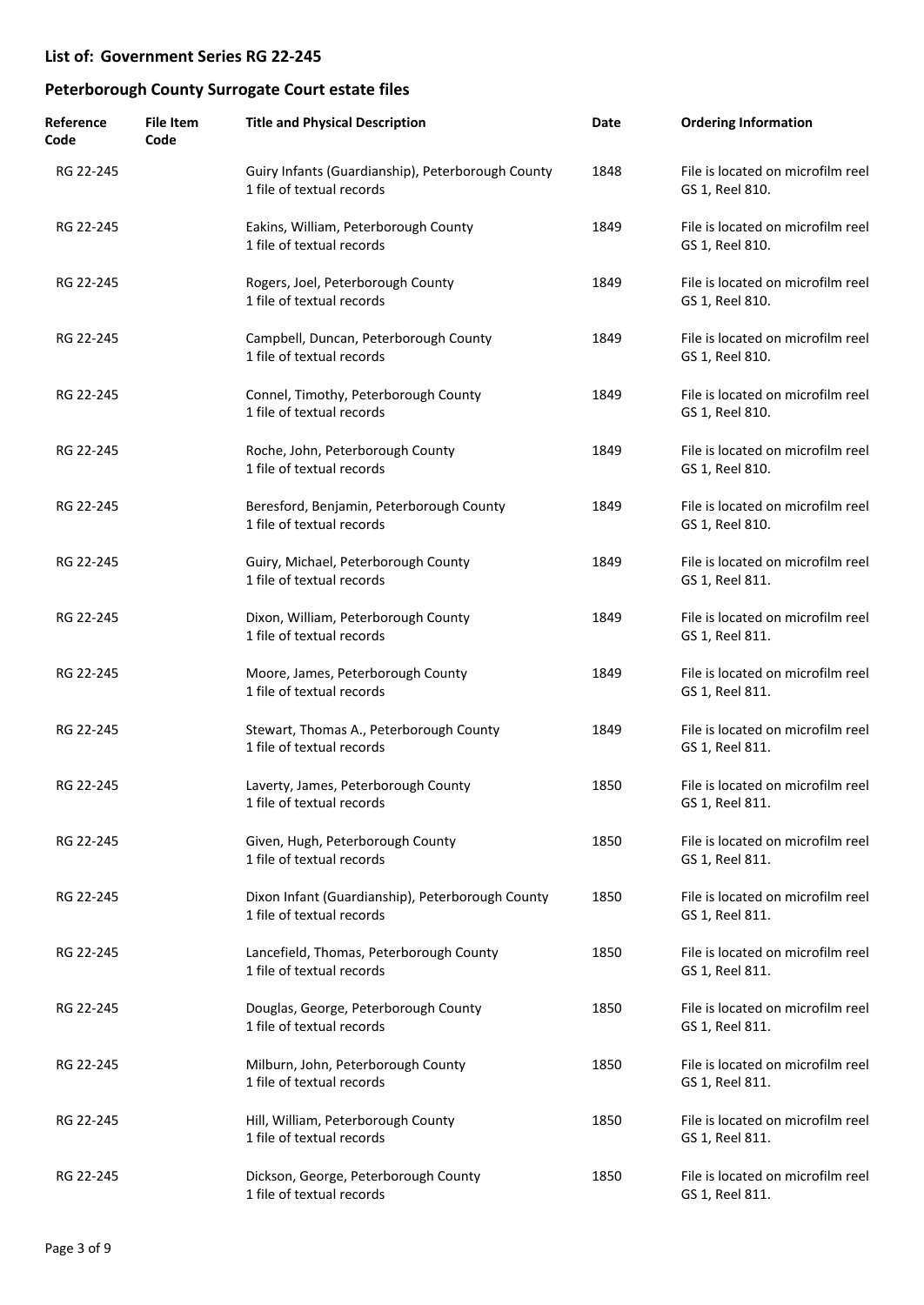| Reference<br>Code | <b>File Item</b><br>Code | <b>Title and Physical Description</b>                                            | Date | <b>Ordering Information</b>                          |
|-------------------|--------------------------|----------------------------------------------------------------------------------|------|------------------------------------------------------|
| RG 22-245         |                          | Short, Andrew, Peterborough County<br>1 file of textual records                  | 1850 | File is located on microfilm reel<br>GS 1, Reel 811. |
| RG 22-245         |                          | Parkin, Samuel, Peterborough County<br>1 file of textual records                 | 1850 | File is located on microfilm reel<br>GS 1, Reel 811. |
| RG 22-245         |                          | Gordon, Gilbert, Peterborough County<br>1 file of textual records                | 1850 | File is located on microfilm reel<br>GS 1, Reel 811. |
| RG 22-245         |                          | Nelson, Andrew, Peterborough County<br>1 file of textual records                 | 1850 | File is located on microfilm reel<br>GS 1, Reel 811. |
| RG 22-245         |                          | Hallahan, Denis, Peterborough County<br>1 file of textual records                | 1850 | File is located on microfilm reel<br>GS 1, Reel 811. |
| RG 22-245         |                          | Dixon, George, Peterborough County<br>1 file of textual records                  | 1850 | File is located on microfilm reel<br>GS 1, Reel 811. |
| RG 22-245         |                          | Blackstock, John, Peterborough County<br>1 file of textual records               | 1850 | File is located on microfilm reel<br>GS 1, Reel 811. |
| RG 22-245         |                          | Flood, Henry, Peterborough County<br>1 file of textual records                   | 1850 | File is located on microfilm reel<br>GS 1, Reel 811. |
| RG 22-245         |                          | Robertson, John, Peterborough County<br>1 file of textual records                | 1851 | File is located on microfilm reel<br>GS 1, Reel 811. |
| RG 22-245         |                          | Hallahan Infant (Guardianship), Peterborough County<br>1 file of textual records | 1850 | File is located on microfilm reel<br>GS 1, Reel 811. |
| RG 22-245         |                          | Rously, John, Peterborough County<br>1 file of textual records                   | 1851 | File is located on microfilm reel<br>GS 1, Reel 811. |
| RG 22-245         |                          | Esson, George, Peterborough County<br>1 file of textual records                  | 1851 | File is located on microfilm reel<br>GS 1, Reel 811. |
| RG 22-245         |                          | Forest, Charles, Peterborough County<br>1 file of textual records                | 1851 | File is located on microfilm reel<br>GS 1, Reel 811. |
| RG 22-245         |                          | Hannan, Richard, Peterborough County<br>1 file of textual records                | 1851 | File is located on microfilm reel<br>GS 1, Reel 811. |
| RG 22-245         |                          | Milburn, Thomas Sr., Peterborough County<br>1 file of textual records            | 1852 | File is located on microfilm reel<br>GS 1, Reel 811. |
| RG 22-245         |                          | Miller, John, Peterborough County<br>1 file of textual records                   | 1852 | File is located on microfilm reel<br>GS 1, Reel 811. |
| RG 22-245         |                          | Hanlon, Michael, Peterborough County<br>1 file of textual records                | 1852 | File is located on microfilm reel<br>GS 1, Reel 811. |
| RG 22-245         |                          | Downer, John, Peterborough County<br>1 file of textual records                   | 1852 | File is located on microfilm reel<br>GS 1, Reel 811. |
| RG 22-245         |                          | Murray, Neil, Peterborough County<br>1 file of textual records                   | 1852 | File is located on microfilm reel<br>GS 1, Reel 811. |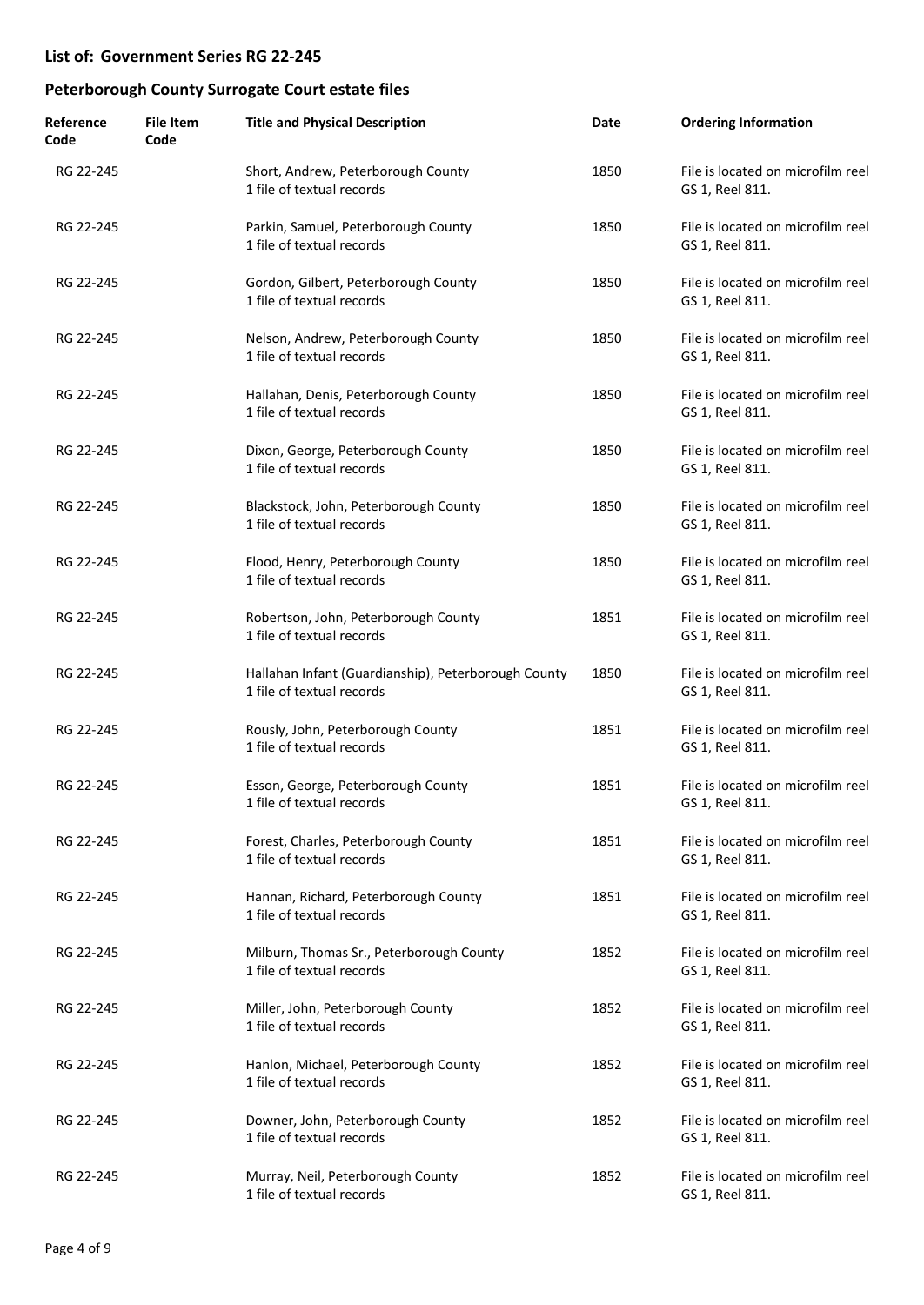| Reference<br>Code | <b>File Item</b><br>Code | <b>Title and Physical Description</b>                                            | Date | <b>Ordering Information</b>                          |
|-------------------|--------------------------|----------------------------------------------------------------------------------|------|------------------------------------------------------|
| RG 22-245         |                          | Dunsford, James H., Peterborough County<br>1 file of textual records             | 1852 | File is located on microfilm reel<br>GS 1, Reel 811. |
| RG 22-245         |                          | Beatty, Isaac, Peterborough County<br>1 file of textual records                  | 1852 | File is located on microfilm reel<br>GS 1, Reel 811. |
| RG 22-245         |                          | Hartley, Robert, Peterborough County<br>1 file of textual records                | 1852 | File is located on microfilm reel<br>GS 1, Reel 811. |
| RG 22-245         |                          | Fitzgerald, Thomas, Peterborough County<br>1 file of textual records             | 1852 | File is located on microfilm reel<br>GS 1, Reel 811. |
| RG 22-245         |                          | Lane, Cotterel, Peterborough County<br>1 file of textual records                 | 1853 | File is located on microfilm reel<br>GS 1, Reel 811. |
| RG 22-245         |                          | Foley, Thomas, Peterborough County<br>1 file of textual records                  | 1853 | File is located on microfilm reel<br>GS 1, Reel 811. |
| RG 22-245         |                          | Maloney, John, Peterborough County<br>1 file of textual records                  | 1853 | File is located on microfilm reel<br>GS 1, Reel 811. |
| RG 22-245         |                          | Madill, Thomas, Peterborough County<br>1 file of textual records                 | 1853 | File is located on microfilm reel<br>GS 1, Reel 811. |
| RG 22-245         |                          | Mannery Infants (Guardianship), Peterborough County<br>1 file of textual records | 1853 | File is located on microfilm reel<br>GS 1, Reel 811. |
| RG 22-245         |                          | Milburn, Robert, Peterborough County<br>1 file of textual records                | 1853 | File is located on microfilm reel<br>GS 1, Reel 811. |
| RG 22-245         |                          | Taylor, Robert J. C., Peterborough County<br>1 file of textual records           | 1853 | File is located on microfilm reel<br>GS 1, Reel 811. |
| RG 22-245         |                          | Bonnell, Henry, Peterborough County<br>1 file of textual records                 | 1853 | File is located on microfilm reel<br>GS 1, Reel 811. |
| RG 22-245         |                          | Stinson, William T., Peterborough County<br>1 file of textual records            | 1853 | File is located on microfilm reel<br>GS 1, Reel 811. |
| RG 22-245         |                          | McFarlane, Alexander, Peterborough County<br>1 file of textual records           | 1854 | File is located on microfilm reel<br>GS 1, Reel 811. |
| RG 22-245         |                          | Chambers, Robert, Peterborough County<br>1 file of textual records               | 1853 | File is located on microfilm reel<br>GS 1, Reel 811. |
| RG 22-245         |                          | Neville, William P., Peterborough County<br>1 file of textual records            | 1854 | File is located on microfilm reel<br>GS 1, Reel 811. |
| RG 22-245         |                          | Middleton, Thomas, Peterborough County<br>1 file of textual records              | 1854 | File is located on microfilm reel<br>GS 1, Reel 811. |
| RG 22-245         |                          | Bailey, William N., Peterborough County<br>1 file of textual records             | 1854 | File is located on microfilm reel<br>GS 1, Reel 811. |
| RG 22-245         |                          | Davey, John, Peterborough County<br>1 file of textual records                    | 1854 | File is located on microfilm reel<br>GS 1, Reel 811. |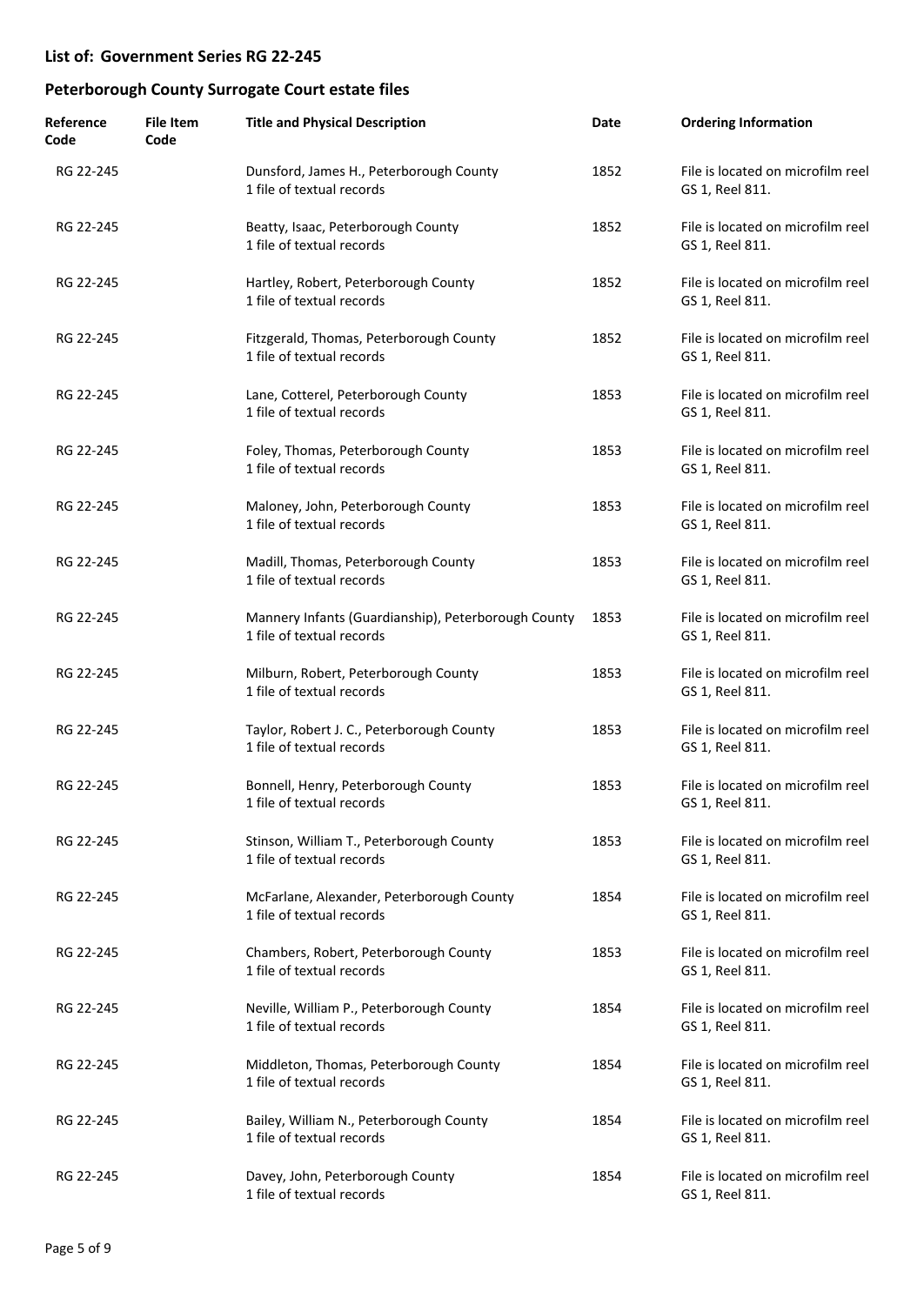| Reference<br>Code | <b>File Item</b><br>Code | <b>Title and Physical Description</b>                                            | Date | <b>Ordering Information</b>                          |
|-------------------|--------------------------|----------------------------------------------------------------------------------|------|------------------------------------------------------|
| RG 22-245         |                          | Butler, Rev. John, Peterborough County<br>1 file of textual records              | 1854 | File is located on microfilm reel<br>GS 1, Reel 811. |
| RG 22-245         |                          | Murphy, John, Peterborough County<br>1 file of textual records                   | 1854 | File is located on microfilm reel<br>GS 1, Reel 811. |
| RG 22-245         |                          | Mahoney, Denis, Peterborough County<br>1 file of textual records                 | 1854 | File is located on microfilm reel<br>GS 1, Reel 811. |
| RG 22-245         |                          | Murray Infants (Guardianship), Peterborough County<br>1 file of textual records  | 1854 | File is located on microfilm reel<br>GS 1, Reel 811. |
| RG 22-245         |                          | Hope, Alexander, Peterborough County<br>1 file of textual records                | 1854 | File is located on microfilm reel<br>GS 1, Reel 811. |
| RG 22-245         |                          | Sanderson, Alexander, Peterborough County<br>1 file of textual records           | 1854 | File is located on microfilm reel<br>GS 1, Reel 811. |
| RG 22-245         |                          | Chapman, Thomas, Peterborough County<br>1 file of textual records                | 1854 | File is located on microfilm reel<br>GS 1, Reel 811. |
| RG 22-245         |                          | Whitfield, Walton, Peterborough County<br>1 file of textual records              | 1854 | File is located on microfilm reel<br>GS 1, Reel 811. |
| RG 22-245         |                          | Redpath, Robert, Peterborough County<br>1 file of textual records                | 1854 | File is located on microfilm reel<br>GS 1, Reel 811. |
| RG 22-245         |                          | Waram, Thomas, Peterborough County<br>1 file of textual records                  | 1854 | File is located on microfilm reel<br>GS 1, Reel 811. |
| RG 22-245         |                          | Robertson, Elizabeth, Peterborough County<br>1 file of textual records           | 1854 | File is located on microfilm reel<br>GS 1, Reel 811. |
| RG 22-245         |                          | Bowerman, Thomas, Peterborough County<br>1 file of textual records               | 1854 | File is located on microfilm reel<br>GS 1, Reel 811. |
| RG 22-245         |                          | Duncan, Thomas, Peterborough County<br>1 file of textual records                 | 1854 | File is located on microfilm reel<br>GS 1, Reel 811. |
| RG 22-245         |                          | Lee, Samuel, Peterborough County<br>1 file of textual records                    | 1855 | File is located on microfilm reel<br>GS 1, Reel 811. |
| RG 22-245         |                          | Watt, Richard, Peterborough County<br>1 file of textual records                  | 1855 | File is located on microfilm reel<br>GS 1, Reel 811. |
| RG 22-245         |                          | Morgan, John, Peterborough County<br>1 file of textual records                   | 1855 | File is located on microfilm reel<br>GS 1, Reel 811. |
| RG 22-245         |                          | Albro, Samuel W., Peterborough County<br>1 file of textual records               | 1855 | File is located on microfilm reel<br>GS 1, Reel 811. |
| RG 22-245         |                          | Waram Infants (Guardianship), Peterborough County<br>1 file of textual records   | 1855 | File is located on microfilm reel<br>GS 1, Reel 811. |
| RG 22-245         |                          | Twohill Infants (Guardianship), Peterborough County<br>1 file of textual records | 1855 | File is located on microfilm reel<br>GS 1, Reel 811. |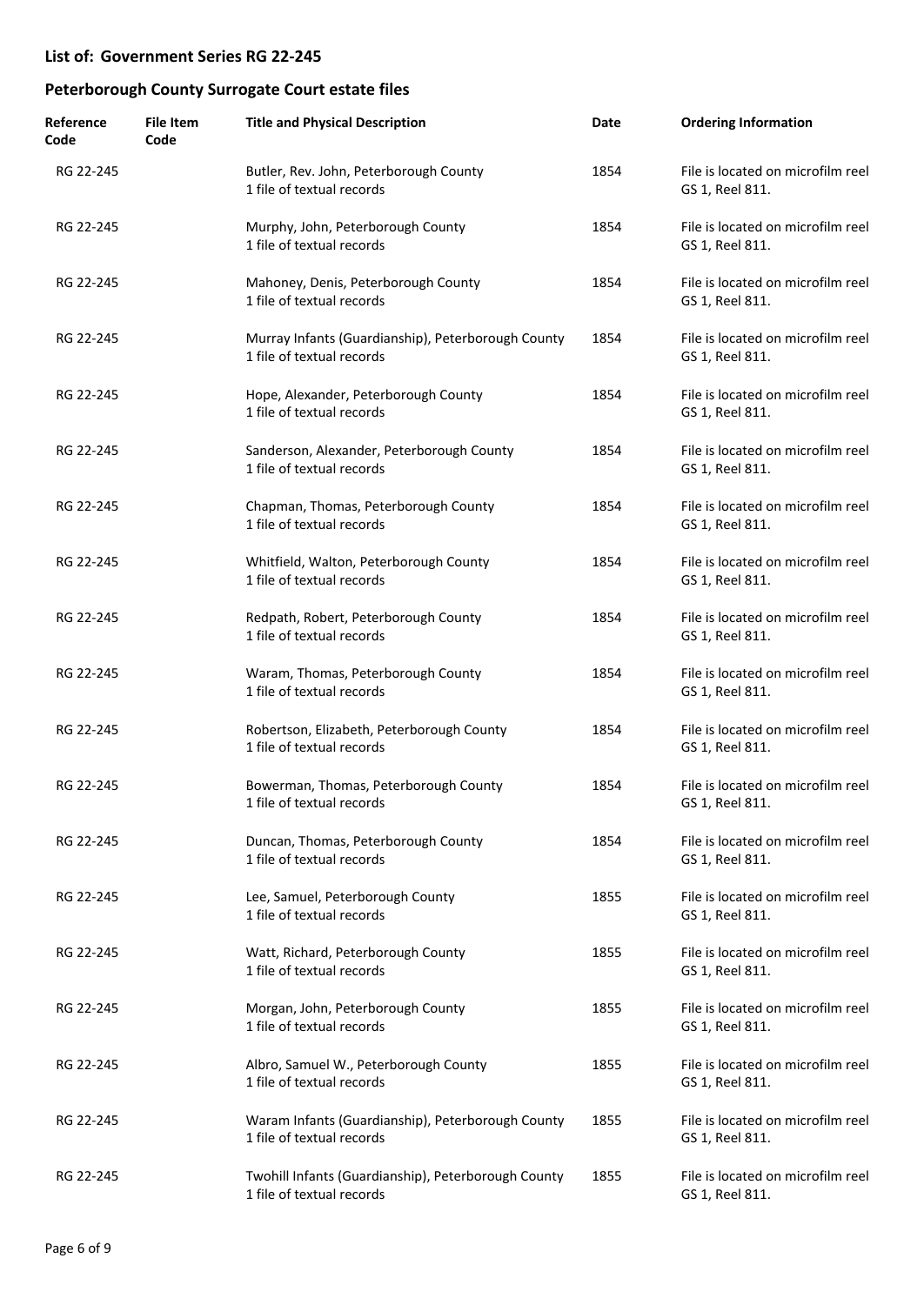| Reference<br>Code | <b>File Item</b><br>Code | <b>Title and Physical Description</b>                                          | Date | <b>Ordering Information</b>                          |
|-------------------|--------------------------|--------------------------------------------------------------------------------|------|------------------------------------------------------|
| RG 22-245         |                          | McDonald, Donald, Peterborough County<br>1 file of textual records             | 1855 | File is located on microfilm reel<br>GS 1, Reel 811. |
| RG 22-245         |                          | Brown, Janet, Peterborough County<br>1 file of textual records                 | 1855 | File is located on microfilm reel<br>GS 1, Reel 811. |
| RG 22-245         |                          | Donnelly, Adam, Peterborough County<br>1 file of textual records               | 1855 | File is located on microfilm reel<br>GS 1, Reel 811. |
| RG 22-245         |                          | Anderson, Peter, Peterborough County<br>1 file of textual records              | 1855 | File is located on microfilm reel<br>GS 1, Reel 811. |
| RG 22-245         |                          | McIntyre, Daniel, Peterborough County<br>1 file of textual records             | 1855 | File is located on microfilm reel<br>GS 1, Reel 811. |
| RG 22-245         |                          | McIntosh, John, Peterborough County<br>1 file of textual records               | 1855 | File is located on microfilm reel<br>GS 1, Reel 811. |
| RG 22-245         |                          | Chapman, Joseph, Peterborough County<br>1 file of textual records              | 1855 | File is located on microfilm reel<br>GS 1, Reel 811. |
| RG 22-245         |                          | Burns, Patrick, Peterborough County<br>1 file of textual records               | 1855 | File is located on microfilm reel<br>GS 1, Reel 811. |
| RG 22-245         |                          | McAlpine, James, Peterborough County<br>1 file of textual records              | 1855 | File is located on microfilm reel<br>GS 1, Reel 811. |
| RG 22-245         |                          | Beanis Infant (Guardianship), Peterborough County<br>1 file of textual records | 1855 | File is located on microfilm reel<br>GS 1, Reel 811. |
| RG 22-245         |                          | Wrighton, William H., Peterborough County<br>1 file of textual records         | 1855 | File is located on microfilm reel<br>GS 1, Reel 811. |
| RG 22-245         |                          | Pogne, William Sr., Peterborough County<br>1 file of textual records           | 1855 | File is located on microfilm reel<br>GS 1, Reel 811. |
| RG 22-245         |                          | Johnson, Hugh, Peterborough County<br>1 file of textual records                | 1856 | File is located on microfilm reel<br>GS 1, Reel 811. |
| RG 22-245         |                          | Thompson, Henry, Peterborough County<br>1 file of textual records              | 1856 | File is located on microfilm reel<br>GS 1, Reel 811. |
| RG 22-245         |                          | Leslie, John, Peterborough County<br>1 file of textual records                 | 1856 | File is located on microfilm reel<br>GS 1, Reel 811. |
| RG 22-245         |                          | Hague, James, Peterborough County<br>1 file of textual records                 | 1856 | File is located on microfilm reel<br>GS 1, Reel 811. |
| RG 22-245         |                          | Blatchford, Ewen, Peterborough County<br>1 file of textual records             | 1856 | File is located on microfilm reel<br>GS 1, Reel 811. |
| RG 22-245         |                          | MacDougall, Alexander, Peterborough County<br>1 file of textual records        | 1856 | File is located on microfilm reel<br>GS 1, Reel 811. |
| RG 22-245         |                          | Walsh, Patrick, Peterborough County<br>1 file of textual records               | 1856 | File is located on microfilm reel<br>GS 1, Reel 811. |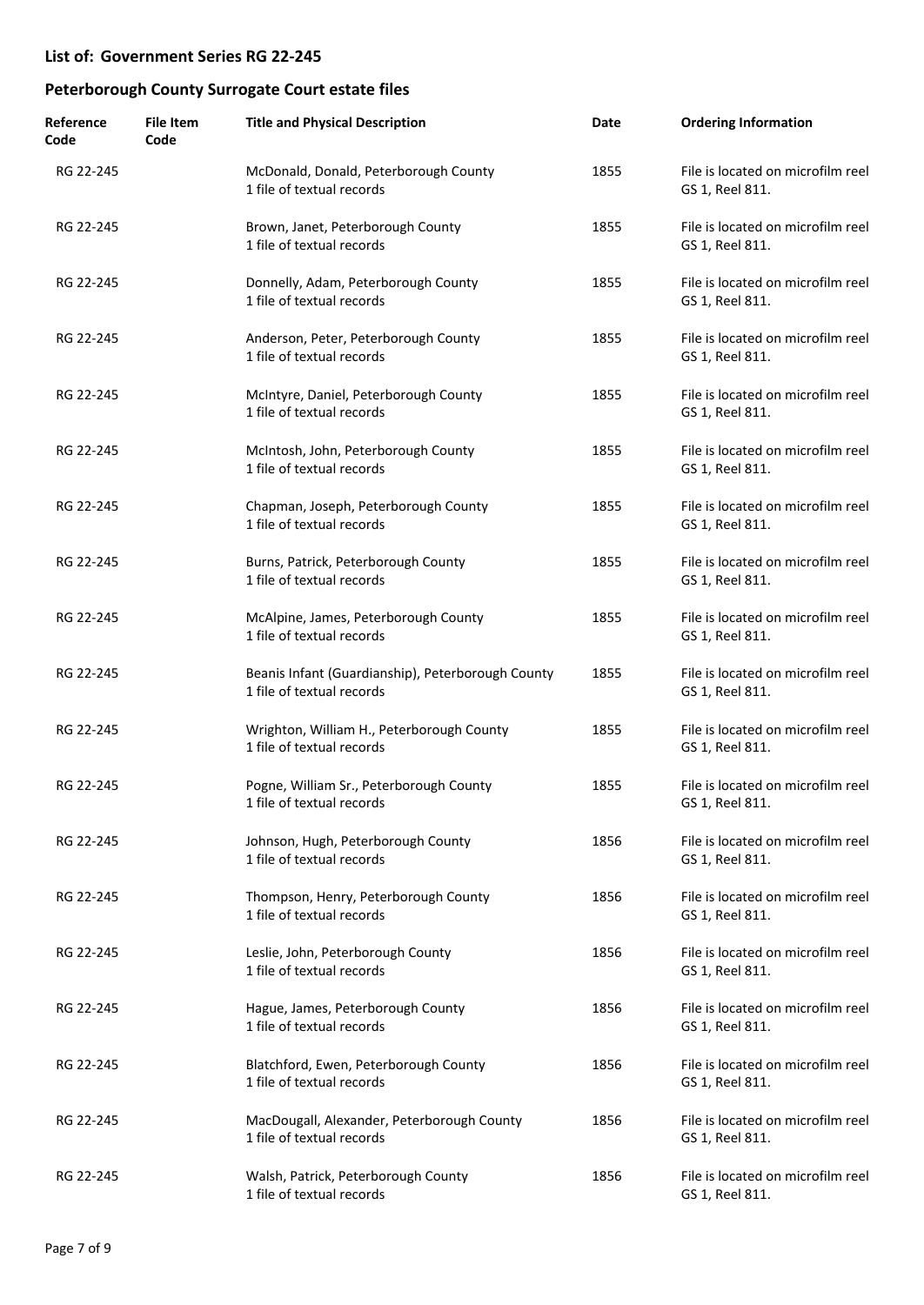| Reference<br>Code | File Item<br>Code | <b>Title and Physical Description</b>                                                 | Date | <b>Ordering Information</b>                          |
|-------------------|-------------------|---------------------------------------------------------------------------------------|------|------------------------------------------------------|
| RG 22-245         |                   | McDougall Infants (Guardianship), Peterborough<br>County<br>1 file of textual records | 1856 | File is located on microfilm reel<br>GS 1, Reel 811. |
| RG 22-245         |                   | McIntosh, Barbara, Peterborough County<br>1 file of textual records                   | 1856 | File is located on microfilm reel<br>GS 1, Reel 811. |
| RG 22-245         |                   | Culbert, David, Peterborough County<br>1 file of textual records                      | 1856 | File is located on microfilm reel<br>GS 1, Reel 811. |
| RG 22-245         |                   | Cowan, Henry, Peterborough County<br>1 file of textual records                        | 1856 | File is located on microfilm reel<br>GS 1, Reel 811. |
| RG 22-245         |                   | Logie, Susannah, Peterborough County<br>1 file of textual records                     | 1856 | File is located on microfilm reel<br>GS 1, Reel 811. |
| RG 22-245         |                   | King, George, Peterborough County<br>1 file of textual records                        | 1856 | File is located on microfilm reel<br>GS 1, Reel 811. |
| RG 22-245         |                   | Bell, Thomas, Peterborough County<br>1 file of textual records                        | 1856 | File is located on microfilm reel<br>GS 1, Reel 811. |
| RG 22-245         |                   | Coulter, James H., Peterborough County<br>1 file of textual records                   | 1856 | File is located on microfilm reel<br>GS 1, Reel 811. |
| RG 22-245         |                   | Simpson Infant (Guardianship), Peterborough County<br>1 file of textual records       | 1857 | File is located on microfilm reel<br>GS 1, Reel 811. |
| RG 22-245         |                   | Simpson Infant (Guardianship), Peterborough County<br>1 file of textual records       | 1857 | File is located on microfilm reel<br>GS 1, Reel 811. |
| RG 22-245         |                   | Bowie, Alexander, Peterborough County<br>1 file of textual records                    | 1856 | File is located on microfilm reel<br>GS 1, Reel 811. |
| RG 22-245         |                   | Huston, Thomas, Peterborough County<br>1 file of textual records                      | 1857 | File is located on microfilm reel<br>GS 1, Reel 811. |
| RG 22-245         |                   | Bell, William, Peterborough County<br>1 file of textual records                       | 1857 | File is located on microfilm reel<br>GS 1, Reel 811. |
| RG 22-245         |                   | Bird, Thomas, Peterborough County<br>1 file of textual records                        | 1857 | File is located on microfilm reel<br>GS 1, Reel 811. |
| RG 22-245         |                   | Crowe, Malachy, Peterborough County<br>1 file of textual records                      | 1857 | File is located on microfilm reel<br>GS 1, Reel 811. |
| RG 22-245         |                   | Sharp, Francis, Peterborough County<br>1 file of textual records                      | 1857 | File is located on microfilm reel<br>GS 1, Reel 811. |
| RG 22-245         |                   | Connin, Francis, Peterborough County<br>1 file of textual records                     | 1857 | File is located on microfilm reel<br>GS 1, Reel 811. |
| RG 22-245         |                   | Hay, Thomas, Peterborough County<br>1 file of textual records                         | 1857 | File is located on microfilm reel<br>GS 1, Reel 811. |
| RG 22-245         |                   | Robinson, Thomas, Peterborough County<br>1 file of textual records                    | 1857 | File is located on microfilm reel<br>GS 1, Reel 811. |